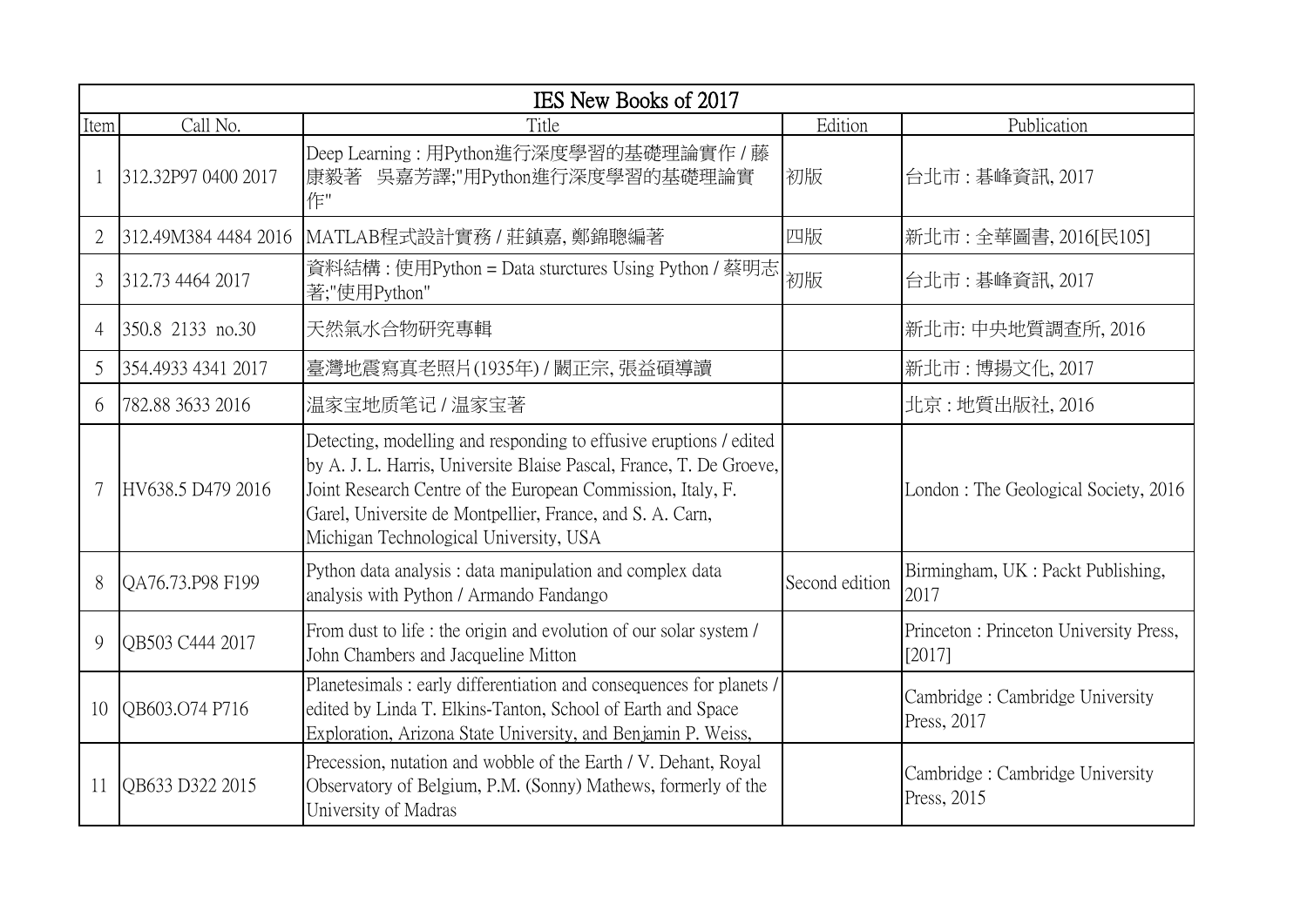| 12 | QB651 B946 2017          | Asteroids: astronomical and geological bodies / Thomas H.<br>Burbine, Mount Holyoke College                                                                                                                 |               | Cambridge, United Kingdom New<br>York, NY, USA : Cambridge University<br>Press, 2017                    |
|----|--------------------------|-------------------------------------------------------------------------------------------------------------------------------------------------------------------------------------------------------------|---------------|---------------------------------------------------------------------------------------------------------|
| 13 | OC157 L864 2017          | Geophysical waves and flows: theory and applications in the<br>atmosphere, hydrosphere and geosphere / David E. Loper,<br>professor emeritus, Florida State University                                      |               | Cambridge: Cambridge University<br>Press, 2017                                                          |
| 14 | QC20.7.F56 S613 2017     | Practical finite element modeling in earth science using Matlab /<br>Guy Simpson                                                                                                                            |               | Chichester, UK Hoboken, NJ: John<br>Wiley & Sons, 2017                                                  |
| 15 | QC809.M35 M196 2017      | Magnetosphere-ionosphere coupling in the solar system / Charles<br>R. Chappell [and four others], editors                                                                                                   |               | Washington, DC : American<br>Geophysical Union Hoboken, New<br>Jersey: John Wiley & Sons, Inc, $[2017]$ |
| 16 | QC879.5 A648 2001        | Applications of constellation observing system for meteorology,<br>ionosphere & climate / Lou-Chuang Lee, Christian Rocken,<br>Robert Kursinski, [editors]                                                  |               | Hong Kong New York: Springer,<br>c2001                                                                  |
| 17 | QC981.8.V65 W873<br>2014 | Tambora : the eruption that changed the world / Gillen D'Arcy<br>Wood                                                                                                                                       |               | Princeton: Princeton University Press,<br>[2014]                                                        |
| 18 | QE22.I35 I18 2015        | Recollections of a petrologist / by Joseph Paxson Iddings edited<br>by Davis A. Young, Department of Geology, Geography, and<br>Environmental Studies, Calvin College, Grand Rapids, Michigan<br>49508, USA |               | Boulder, Colorado: The Geological<br>Society of America, [2015]                                         |
| 19 | QE28 M366 2017           | Earth science : the Earth, the atmosphere, and space / Stephen<br>Marshak, University of Illinois at Urbana-Champaign, Robert<br>Rauber, University of Illinois at Urbana-Champaign                         | First edition | New York: W.W. Norton & Company,<br>[2017]                                                              |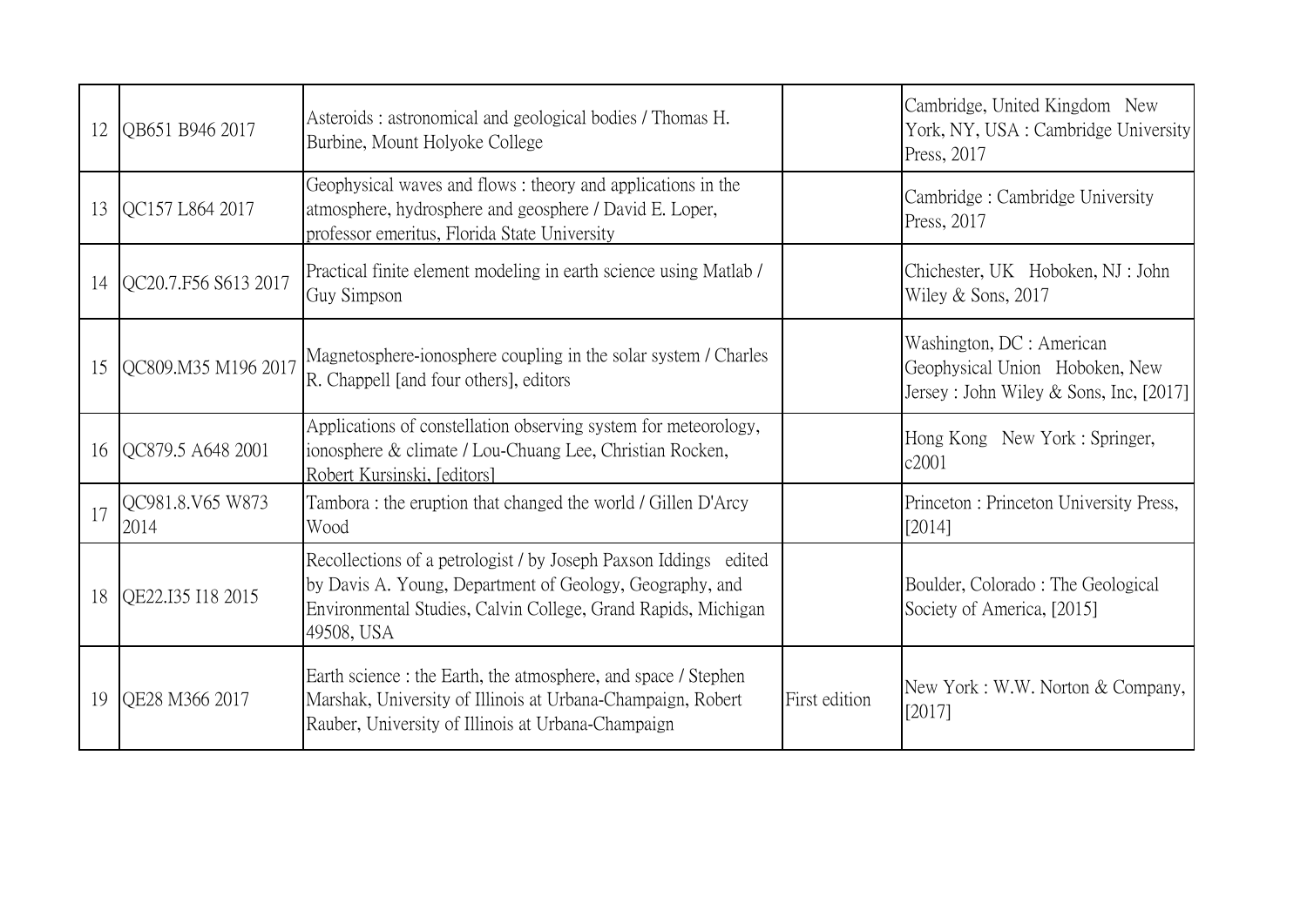| 20 | OE294 T737 2014    | Toward an improved understanding of uplift mechanisms and the<br>elevation history of the Tibetan Plateau / edited by Junsheng Nie,<br>MOE Key Laboratory of Western China's Environmental Systems,<br>Collaborative Innovation Centre for Arid Environments and<br>Climate Change, Lanzhou University, China, Brian K. Horton,<br>Institute for Geophysics and Department of Geological Sciences,<br>Jackson School of Geosciences, University of Texas at Austin,<br>Austin, Texas, Gregory D. Hoke, Department of Earth Sciences,<br>Syracuse University, Syracuse, New York | Boulder, Colorado: The Geological<br>Society of America, 2014 |
|----|--------------------|---------------------------------------------------------------------------------------------------------------------------------------------------------------------------------------------------------------------------------------------------------------------------------------------------------------------------------------------------------------------------------------------------------------------------------------------------------------------------------------------------------------------------------------------------------------------------------|---------------------------------------------------------------|
| 21 | QE295 A543         | The Andaman-Nicobar accretionary ridge: geology, tectonics and<br>hazards / edited by P.C. Bandopadhyay, University of Calcutta,<br>India, and A. Carter, Birkbeck University of London, UK                                                                                                                                                                                                                                                                                                                                                                                     | London: Geological Society, 2017                              |
| 22 | QE295 C957 2017    | Crustal evolution of India and Antartica : The supercontinent<br>connection / NC Plant and S Dasgupta                                                                                                                                                                                                                                                                                                                                                                                                                                                                           | Bath: The Geological Society, 2017                            |
| 23 | QE295.2 M995 2017  | Myanmar: Geology, resources and tectonics / edited by A.J.<br>Barber, Khin Zaw and M.J. Crow                                                                                                                                                                                                                                                                                                                                                                                                                                                                                    | London: Geological Society of London,<br>2017                 |
| 24 | QE315 G345 2017    | Geological evolution of Central Asian Basins and the Western<br>Tien Shan Range / edited by M.-F. Brunet (Universite Pierre et<br>Marie Curie), T. McCann (Steinmann Institute, Germany) and<br>E.R. Sobel (Universitat Potsdam, Germany)                                                                                                                                                                                                                                                                                                                                       | London: The Geological Society, 2017                          |
| 25 | OE319.H5 C435 2016 | Geology of the Himalayan belt: deformation, metamorphism,<br>stratigraphy / B.K. Chakrabarti, Director (retd.), Geological<br>Survey of India                                                                                                                                                                                                                                                                                                                                                                                                                                   | Amsterdam Boston: Elsevier, [2016]                            |
| 26 | QE33.2.C5 K94 2017 | Drawing geological structures / Jorn H. Kruhl, Technische<br>Universitat Munchen, Munich, Germany translated from the<br>German by Tiana Stute                                                                                                                                                                                                                                                                                                                                                                                                                                  | Hoboken, NJ : John Wiley & Sons, Inc.,<br>2017                |
| 27 | QE354.3 Z41 2015   | Multiscale seismic tomography / Dapeng Zhao                                                                                                                                                                                                                                                                                                                                                                                                                                                                                                                                     | Tokyo: Springer, [2015]                                       |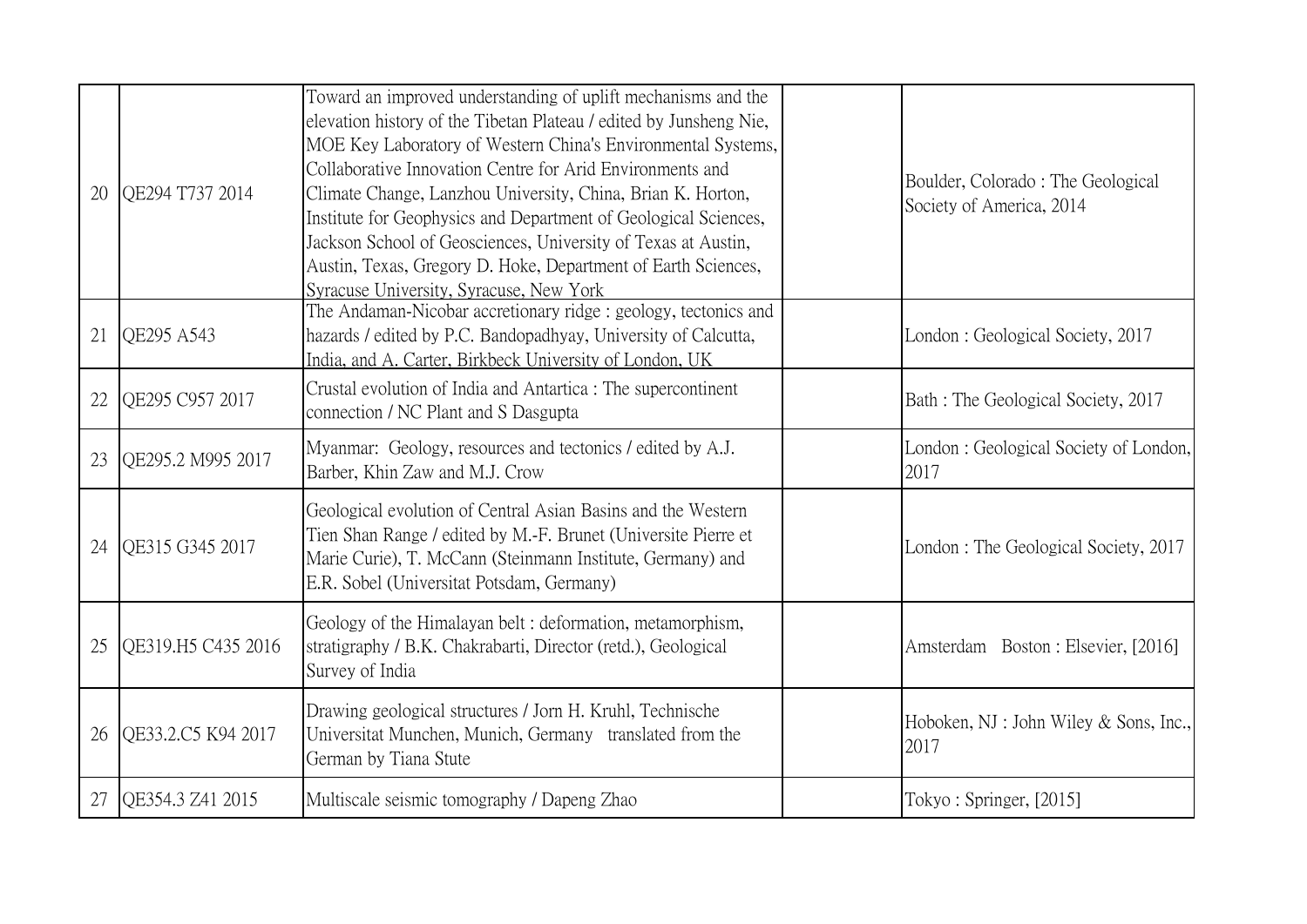| 28 | QE363.2 K64 2017    | Earth materials: introduction to mineralogy and petrology /<br>Cornelis Klein, University of New Mexico, Emeritus, Anthony R.<br>Philpotts, University of Connecticut, Emeritus                                                                                                                        | Second edition | Cambridge, United Kingdom New<br>York, NY, USA: Cambridge University<br>Press, 2017                               |
|----|---------------------|--------------------------------------------------------------------------------------------------------------------------------------------------------------------------------------------------------------------------------------------------------------------------------------------------------|----------------|-------------------------------------------------------------------------------------------------------------------|
| 29 | QE461 C517 2015     | Chemical, physical and temporal evolution of magmatic systems /<br>edited by L. Caricchi, University of Geneva, Switzerland and J.D.<br>Blundy, University of Bristol, UK                                                                                                                              |                | London: Geological Society, 2015                                                                                  |
| 30 | OE461 O69 2015      | The origin, evolution, and environmental impact of oceanic large<br>igneous provinces / edited by Clive R. Neal, Department of Civil<br>& Environmental Engineering & Earth Sciences, University of<br>Notre Dame, Notre Dame, Indiana [and three others]                                              |                | Boulder, Colorado: The Geological<br>Society of America, 2015                                                     |
| 31 | OE462.B3 T255 2017  | Tectonics of the Deccan Large Igneous Province / edited by S.<br>Mukherjee, Indian Institute of Technology Bombay, India, A.A.<br>Misra, Reliance Industries Ltd, India, G. Calves, Universiteulouse<br>3, France, and M. NemcOeok, EGI at University of Utah, USA,<br>EGI Laboratory at SAV, Slovakia |                | London: The Geological Society,<br>[2017]                                                                         |
| 32 | QE501.4.N9 F265     | Isotopes : principles and applications                                                                                                                                                                                                                                                                 |                | Hoboken, N.J.: Wiley, 2005                                                                                        |
| 33 | OE501.4.N9 K96 2017 | Isotope geochemistry: the origin and formation of manganese<br>rocks and ores / Vladimir Kuleshov edited by J. Barry Maynard                                                                                                                                                                           |                | Amsterdam : Elsevier, [2017]                                                                                      |
| 34 | OE509 D311 2016     | Deep Earth : physics and chemistry of the lower mantle and core /<br>Hidenori Terasaki, Rebecca A. Fischer, editors                                                                                                                                                                                    |                | Washington, D.C. : AGU, American<br>Geophysical Union Hoboken, New<br>Jersey : John Wiley & Sons, Inc.,<br>[2016] |
| 35 | OE509.2 T626        | The Earth's inner core: revealed by observational seismology /<br>Tkali, Hrvoje, authorHrvoje Tkali                                                                                                                                                                                                    |                | Cambridge, United Kingdom New<br>York, NY: Cambridge University<br>Press, 2017                                    |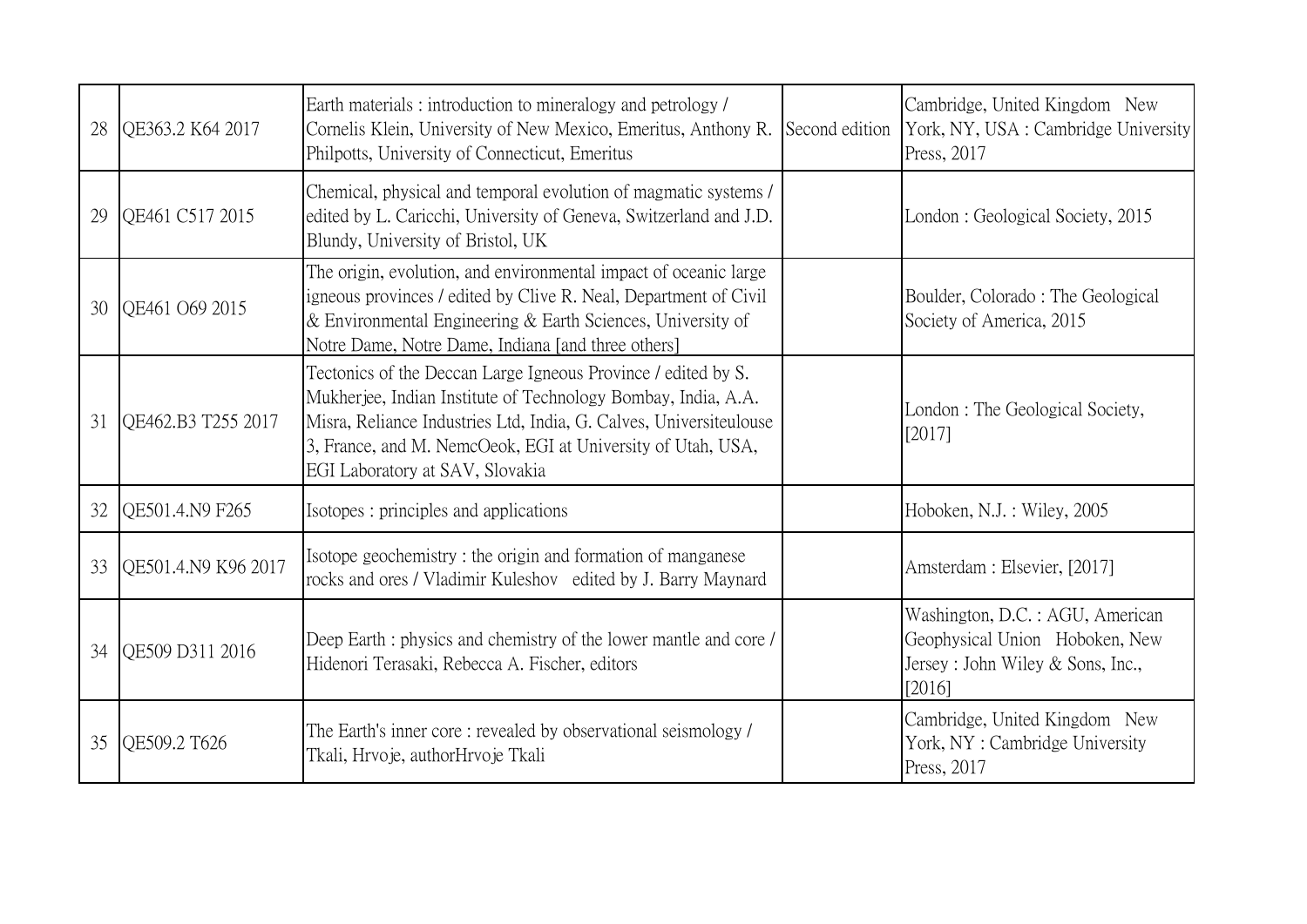| 36 | QE511 E13 2015           | East European craton: early Precambrian history and 3D models<br>of deep crustal structure / by Michael V. Mints, Geological<br>Institute, Russian Acadenmy of Sciences (RAS), Moscow, Russia,<br>[and 18 others]                                                                                                                                                                                   |               | Boulder, Colorado, USA : The<br>Geological Society of America, 2015                 |
|----|--------------------------|-----------------------------------------------------------------------------------------------------------------------------------------------------------------------------------------------------------------------------------------------------------------------------------------------------------------------------------------------------------------------------------------------------|---------------|-------------------------------------------------------------------------------------|
| 37 | OE511.4 L351 2015        | Late Jurassic margin of Laurasia : a record of faulting<br>accommodating plate rotation / edited by Thomas H. Anderson,<br>Department of Geology and Environmental Science, University of<br>Pittsburgh, Pittsburgh, Pennsylvania, USA, [and four others]                                                                                                                                           |               | Boulder, Colorado: The Geological<br>Society of America, 2015                       |
| 38 | OE511.4 R311 2014        | Reconstruction of a late Proterozoic to Devonian continental<br>margin sequence, northern Alaska, its paleogeographic<br>significance and contained base-metal sulfide deposits / edited by<br>Julie A. Dumoulin, U.S. Geological Survey, 4210 University<br>Drive, Anchorage, Alaska 99508, USA, Alison B. Till, U.S.<br>Geological Survey, 4210 University Drive, Anchorage, Alaska<br>99508, USA |               | Boulder, Colorado: The Geological<br>Society of America, 2014                       |
| 39 | OE515.5.T46 A545<br>2017 | Thermodynamics of natural systems: theory and applications in<br>geochemistry and environmental science / G.M. Anderson                                                                                                                                                                                                                                                                             | Third edition | Cambridge, United Kingdom New<br>York, NY, USA: Cambridge University<br>Press, 2017 |
| 40 | QE521 Z83 2017           | Introduction to volcanic seismology / Vyacheslav M. Zobin,<br>Observatorio Vulcanologico, Universidad de Colima, Colima,<br>Mexico                                                                                                                                                                                                                                                                  | 3rd ed        | Amsterdam Boston: Elsevier, c2017                                                   |
| 41 | QE522 M751 2017          | Monogenetic volcanism / edited by K. Nemeth, Massey<br>University, New Zealand, G. Carrasco-Nunez, UNAM, Mexico,<br>J.J. Aranda-Gomez, UNAM, Mexico, and I.E.M. Smith,<br>University of Auckland, New Zealand                                                                                                                                                                                       |               | London: The Geological Society, 2017                                                |
| 42 | OE527 V911 2016          | Volcanic ash : hazard observation / edited by Shona Mackie [and<br>four others]                                                                                                                                                                                                                                                                                                                     |               | Amsterdam : Elsevier, [2016]                                                        |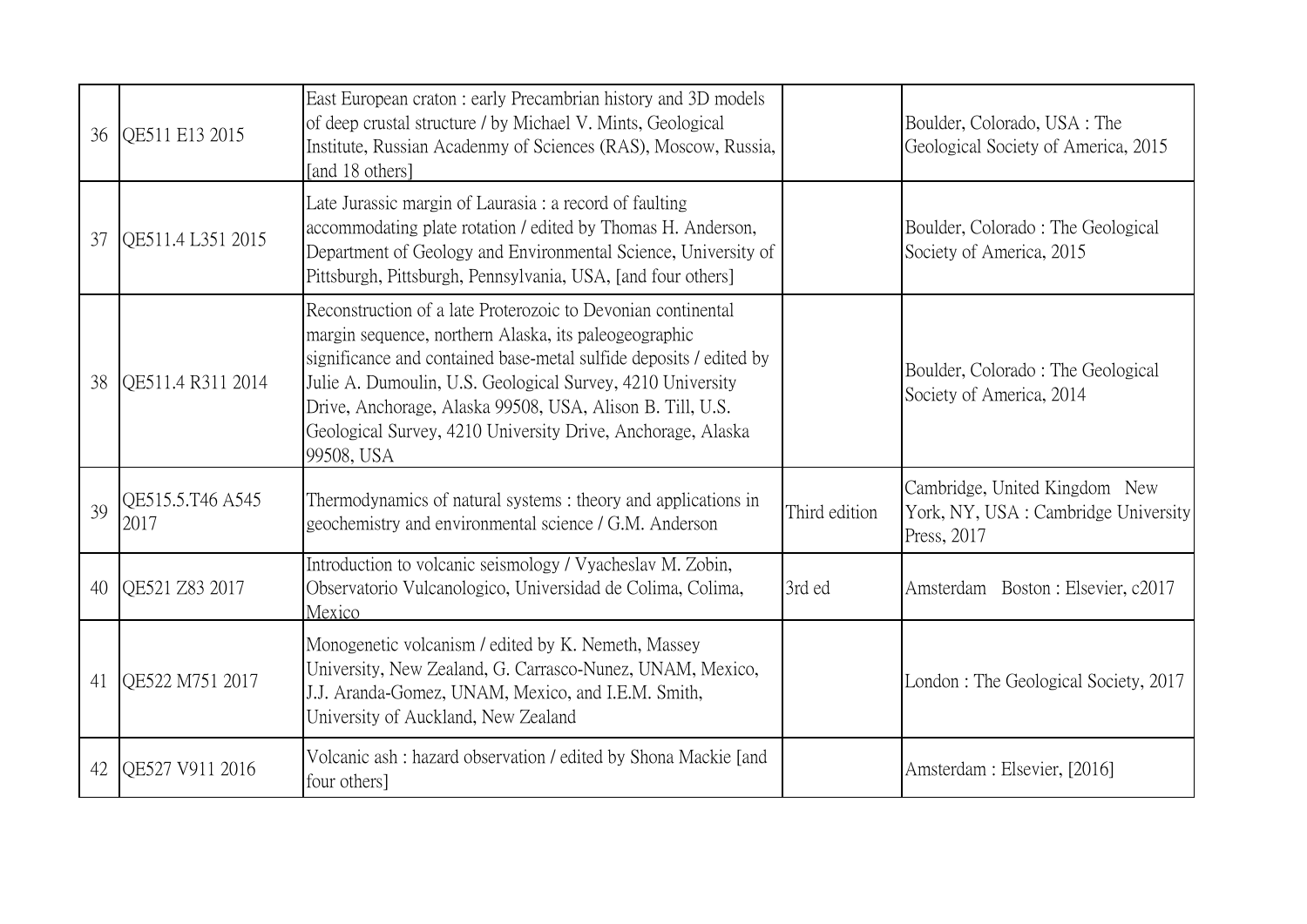| 43 | OE528 G342 2017          | Geochemistry and geophysics of active volcanic lakes / edited by<br>T. Ohba, Tokai University, Japan, B. Capaccioni, University of<br>Bologna, Italy, and C. Caudron, Universitebre de Bruxelles,<br>Belgium                                                                        |               | London: The Geological Society, 2017                                                                  |
|----|--------------------------|-------------------------------------------------------------------------------------------------------------------------------------------------------------------------------------------------------------------------------------------------------------------------------------|---------------|-------------------------------------------------------------------------------------------------------|
| 44 | QE531 I24 2017           | Computational seismology: a practical introduction / Heiner Igel                                                                                                                                                                                                                    | First edition | Oxford: Oxford University Press, 2017                                                                 |
| 45 | QE534.3 S462 2017        | Seismicity, fault rupture and earthquake hazards in slowly<br>deforming regions / edited by A. Landgraf, University of Potsdam,<br>Germany, S. Kubler, LMU Munich, Germany, E. Hintersberger,<br>University of Vienna, Austria, and S. Stein, Northwestern<br><b>Hniversity HSA</b> |               | London: The Geological Society, 2017                                                                  |
| 46 | QE538.5 F761 2015        | Surface wave methods for near-surface site characterization /<br>Sebastiano Foti, Carlo G. Lai, Glenn J. Rix, and Claudio Strobbia                                                                                                                                                  |               | Boca Raton : CRC Press, Taylor &<br>Francis Group, 2015                                               |
| 47 | OE538.5 L735 2018        | Isotropic and anisotropic seismic tomography using active source<br>and earthquake records / Yu-Pin Lin                                                                                                                                                                             |               | New York, NY: Springer Berlin<br>Heidelberg, 2018                                                     |
| 48 | QE539 I61 2016           | Integrated imaging of the earth : theory and applications / Max<br>Moorkamp, Peter G. Lelire, Niklas Linde, Amir Khan, editors                                                                                                                                                      |               | Washington, DC : AGU, American<br>Geophysical Union Hoboken, New<br>Jersey: John Wiley & Sons, [2016] |
| 49 | QE539.2.S43 W246<br>2017 | Seismic inversion : theory and applications / Yanghua Wang                                                                                                                                                                                                                          |               | Chichester, West Sussex Hoboken, NJ<br>: John Wiley & Sons, Ltd, 2017                                 |
| 50 | OE606 F263 2017          | Fault zone dynamic processes: evolution of fault properties during<br>seismic rupture / Marion Y. Thomas, Thomas M. Mitchell, Harsha<br>S. Bhat, editors                                                                                                                            |               | Washington, D.C. : American<br>Geophysical Union, 2017                                                |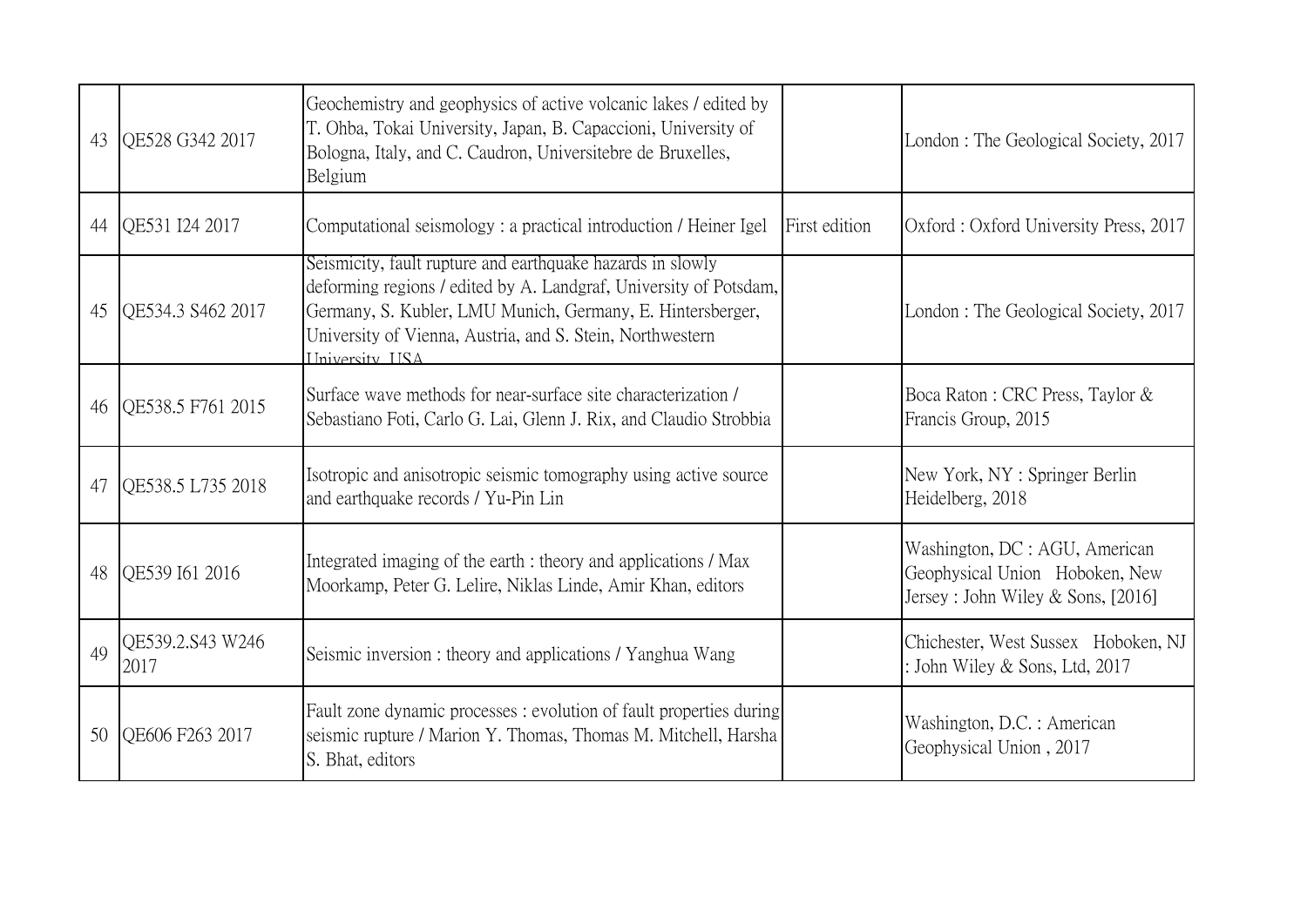| 51 | QE606 G354 2017          | The geometry and growth of normal faults / edited by C. Childs,<br>R.E. Holdsworth, C.A.-L. Jackson, T. Manzocchi, J.J. Walsh and<br>G. Yielding                                                                                                                                                                                       | London: The Geological Society, 2017                           |
|----|--------------------------|----------------------------------------------------------------------------------------------------------------------------------------------------------------------------------------------------------------------------------------------------------------------------------------------------------------------------------------|----------------------------------------------------------------|
| 52 | QE606 N433 2016          | Rifts and passive margins : structural architecture, thermal<br>regimes, and petroleum systems / Michal Nemok, Energy &<br>Geoscience Institute, University of Utah and Energy and<br>Geoscience Institute Laboratory at the Geological Institute SAV                                                                                  | New York, NY: Cambridge University<br>Press, 2016              |
| 53 |                          | Geodynamics of a cordilleran orogenic system : the central Andes<br>QE606.5.A7 G342 2015 of Argentina and northern Chile / edited by Peter G. DeCelles,<br>Department of Geosciences, University of Arizona, Tucson,                                                                                                                   | Boulder, Colorado: The Geological<br>Society of America, 2015  |
| 54 | QE631 M235 2017          | Origins of the earth, moon, and life : an interdisciplinary approach<br>/ Akio Makishima                                                                                                                                                                                                                                               | Amsterdam, Netherlands Cambridge<br>MA: Elsevier [2017]        |
| 55 | OE653.3 C957 2017        | Crust-mantle interactions and granitoid diversification : insights<br>from Archaean cratons / edited by J. Halla, University of Helsinki,<br>Finland, M.J. Whitehouse, Swedish Museum of Natural History,<br>Sweden, T. Ahmad, Jamia Millia Islamia, India, and Z. Bagai,<br>University of Botswana, Botswana                          | London: The Geological Society, 2017                           |
| 56 | QE653.5 B453 2016        | Belt Basin: window to Mesoproterozoic Earth / edited by John S.<br>MacLean, Department of Physical Science, Southern Utah<br>University, 351 W. University Boulevard, Cedar City, Utah<br>84720, USA James W. Sears, Department of Geosciences,<br>University of Montana, 32 Campus Drive #1296, Missoula,<br>Montana, 59812-1296, USA | Boulder, Colorado : The Geological<br>Society of America, 2016 |
| 57 | QE721.2.E97 V911<br>2014 | Volcanism, impacts, and mass extinctions : causes and effects /<br>edited by Gerta Keller and Andrew C. Kerr                                                                                                                                                                                                                           | Boulder, Colorado: Geological Society<br>of America, 2014      |